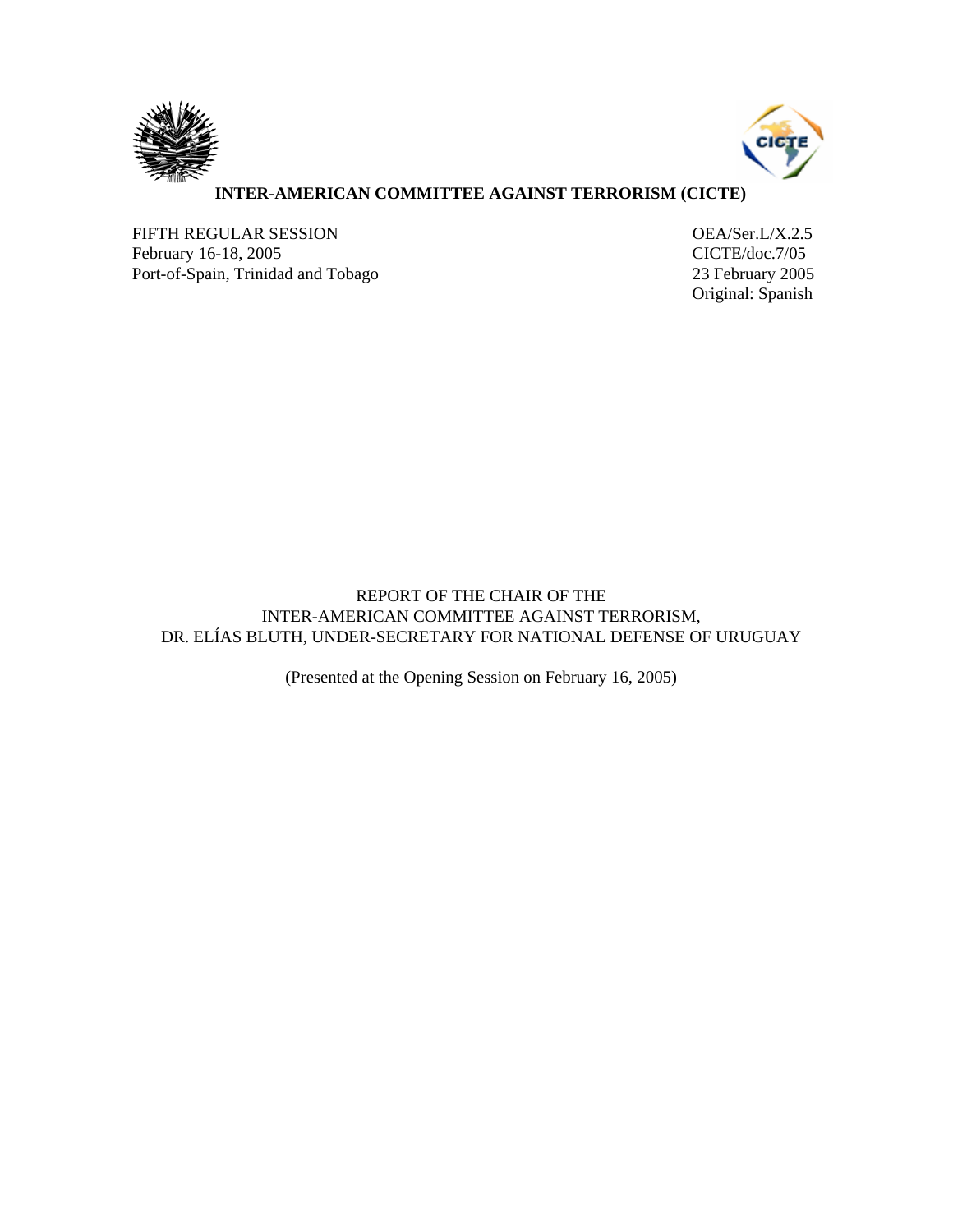## REPORT OF THE CHAIR OF THE INTER-AMERICAN COMMITTEE AGAINST TERRORISM, DR. ELÍAS BLUTH, UNDER-SECRETARY FOR NATIONAL DEFENSE OF URUGUAY

## (Presented at the Opening Session on February 16, 2005)

 Esteemed delegates and members of the CICTE Secretariat, who this afternoon I feel able to refer to as work colleagues. And I say this not as gratuitous hyperbole but as something I genuinely feel because you are all men and women dedicated to this committee and the cause that is its reason for being.

 Consequently, I take the floor less as Chair Pro Tempore of this body than as just another work colleague.

 I confess I am going to begin this final activity report with a worn-out cliché: how the year has flown. It feels as if the plenary meeting in Montevideo more than a year ago was held only yesterday; I still have a vivid recollection of its smallest details. And everything that came after Montevideo seems to have flashed by. This impression was probably strengthened by the fact that there was no let-up in the activities of CICTE, even for an instant.

 A plenary meeting does not interrupt anything; it is certainly an extremely important event but, ultimately, it remains just another event in the never-ending process of CICTE's work. Nothing is erased and there is no starting over. We do not permit ourselves the luxury of a clean-slate approach because there is never any pause or quarter in our work. Our task, as the great Lope de Vega said, is to "persevere, persevere, and persevere"; "not until death", but until life, until we prevail and triumph, until we can leave our peoples a safer world, where everyone can live in peace without the threat of terrorism undermining the most basic, inalienable human right: to live without fear.

 For that to materialize, other conditions must be satisfied, such as working tirelessly and focusing almost obsessively on avoiding and preventing the worst scenario; in addition to being – unfortunately, because that is also part of CICTE's job – as best prepared as we can be for the worst scenario.

We in CICTE have devoted ourselves to this task to the very best of our abilities, making ourselves more receptive to joining forces with others: often an advisable and necessary course of action. You will see in the course of my report how this approach has led to joint projects between CICTE and other agencies in activities sponsored, organized and very often generously financed by members of our Committee. We have participated in meetings at every forum and level devoted to combating terrorism, in order not only to learn, but also to contribute and transmit knowledge. I have to say – and we should all take great pride in this – that despite its shortcomings, despite all the improvements needed – and this is the result of several years of perseverance– CICTE has become a model for other regional organizations engaged in counter-terrorism programs. This is due to the hard work and staunch commitment permanently displayed by all the CICTE member countries and, in particular, by the technical and executive team led by Mr. Steven Monblatt, which, through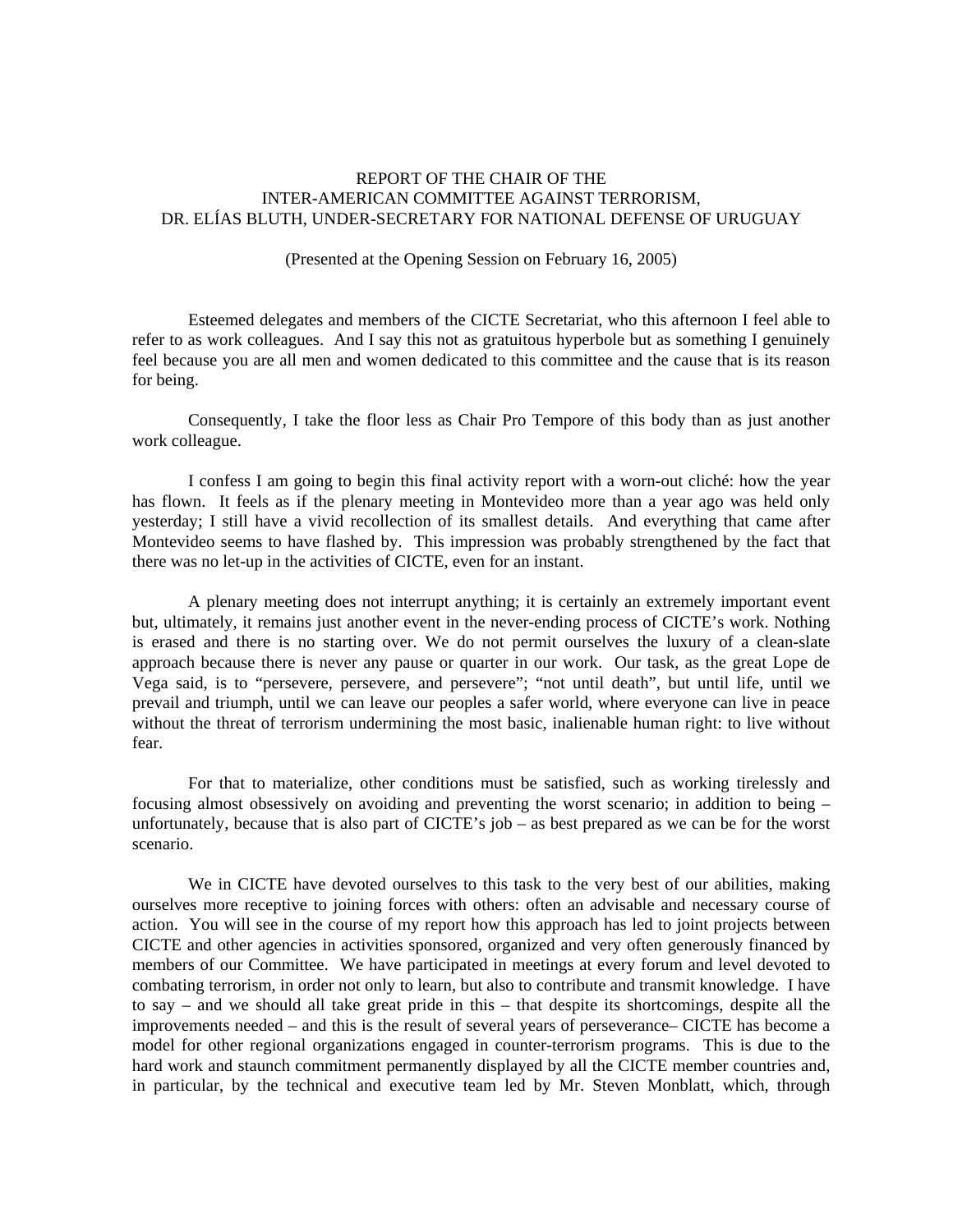unstinting effort, has turned CICTE into an organization that not only "tries," but actually "does" and "executes." The following were the main accomplishments of the 2004-2005 period.

 Before I begin, I should make a small clarification. My account is not in descending order, starting with what might seem to be the most important. Here, order has no bearing on the outcome. Everything is important; everything helps to build up the institution and operation that we have set out to construct. I would like to illustrate this comment with an example: a single, well-trained technician can avert an imminent tragedy through timely action. Let us keep that always in mind. I repeat, a single customs official, well trained and conscious of his responsibilities, who discovers a shipment of weapons or some lethal substance, can prevent many deaths, either in his own country or in another far away.

Let us, then, review our progress this year as well as our activities in recent months in preparation for the necessary tasks that await in the year ahead.

 In the first place, I would like to mention that in 2004, Panama, Venezuela, Chile, Dominican Republic, Paraguay, and Honduras have ratified the Inter-American Convention against Terrorism. There are now 12 member states that have deposited their instruments of ratification. The General Secretariat of the OAS is shortly to convene the first meeting of consultation with the ratifying states. It is an extremely significant event because the Convention gives rise to specific obligations and duties, and that meeting of consultation will undoubtedly open up a new area of work for CICTE. I sincerely hope that by the sixth plenary meeting many more member states will have deposited their instruments of ratification, thereby showing that, as in other areas, the inter-American system is capable of turning undertakings adopted in signed treaties into concrete measures following their ratification.

 No matter how often it is repeated, it is always extremely important to bear in mind, particularly on this occasion, that cooperation comprises the core essence of our organization. Nothing is imposed by others. The term "coercion" is not part of our lexicon; not should it be.

 The governments of our countries should feel that CICTE is there to serve them in at least two ways: i) to provide them any assistance that makes them safer from a terrorist attack in their territories; and, ii) to help them to join a community of nations that, just as they demand it of themselves, require others to adopt policies and "good practices" that help to prevent terrorism in any country in that community. One of the objectives of the cooperation that CICTE offers, therefore, is to help states to strengthen relations with nations that have adopted polices and implemented programs and measures that increase security for all.

 CICTE helps to avoid isolation; in fact, it promotes integration of all member states in the new international system of prevention, repression, and eradication of terrorism.

 Thus, in the context of that "integration process", training was provided to 215 officials on implementation of the International Maritime Organization (IMO) ISPS Code in the area of port security. Furthermore, a project has been initiated that includes sending groups of experts to perform an independent evaluation of their level of preparedness ahead of the audits to determine compliance with the ISPS Code.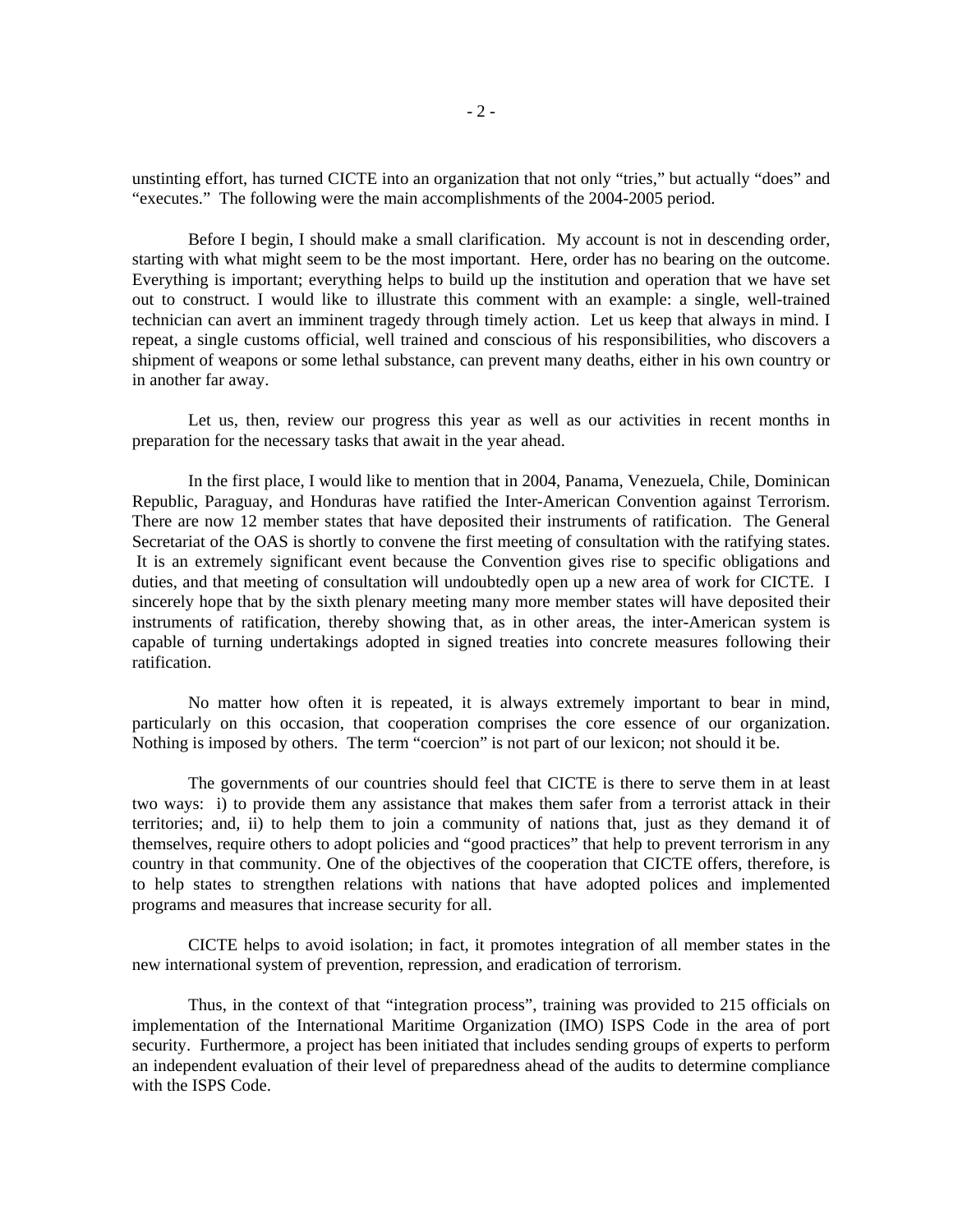Training was provided to 98 airport officials to assist them in the compliance process for the new ICAO security standards. I would like to take this opportunity to draw attention to the hard work and effort that goes into the organization of this modality of training, as well as the funds from domestic and other sources that are needed to ensure it is carried out effectively.

 A training program was initiated for customs officials. The first such workshop, held in Asuncion, Paraguay in June 2004, with the assistance of the US Customs Service, will be followed in 2005 by additional workshops throughout the region.

 In response to the UN General Assembly mandate taken up by the OAS, serious work commenced on the development of a regional network of Cyber-Security Alert Centers. A meeting was held in Ottawa in March 2004, which received the very valuable contribution of Canada and Carnegie-Mellon University and paved the way for future work in that field.

 CICTE sponsored a visit to the Port of Vancouver so that officials from all our countries might observe how operational efficiency can and must be combined with security. Similarly, with the collaboration of the customs and immigration services of Mexico and the United States, a visit was organized to the border between the two countries for officials from Argentina, Brazil, and Paraguay, which also have to deal with delicate situations in the border regions that join them.

 The first anti-terrorism policy planning exercise was held in Barbados and attended by 22 observers from other countries in the Caribbean. This exercise was carried out in the framework of the requirement identified by the island states of the Caribbean – and unreservedly supported by the General Assembly – to address the special security needs imposed by their geographic configuration. This exercise took into account the World Cricket Championship to be held in Barbados in 2007.

 The Secretariat has sent all the member states a report on the participation of each in activities of the type I have mentioned, so that they can see the concrete and identifiable benefits of those activities for them. The Secretariat also keeps an up-to-date computer database on all activities completed and in progress, as well as their respective participants and the nature of that participation (recipients, sponsors, contributors, etc.).

 Particularly worth mentioning is the Symposium sponsored by the Government of Canada on Border Management: a Dialogue on Cross-Border Cooperation and Border Integrity, in which the Inter-American Drug Abuse Control Commission (CICAD) played a pivotal role and the United States provided special cooperation. The Symposium brought together the high-ranking government officials from member countries with direct responsibility in this area. The Chair would like to congratulate and thank the Government of Canada for the technical assistance provided through the Symposium to the fellow countries that comprise this body.

 I have probably omitted a number of activities of equal or greater importance than those expressly mentioned, but I wish to avoid taxing your patience with an exhaustive list of them.

 In the final part of my last act as Chair of this body, I should like to mention a number of issues on whose resolution the future of CICTE and its capacity to accomplish its core purpose in good measure depend.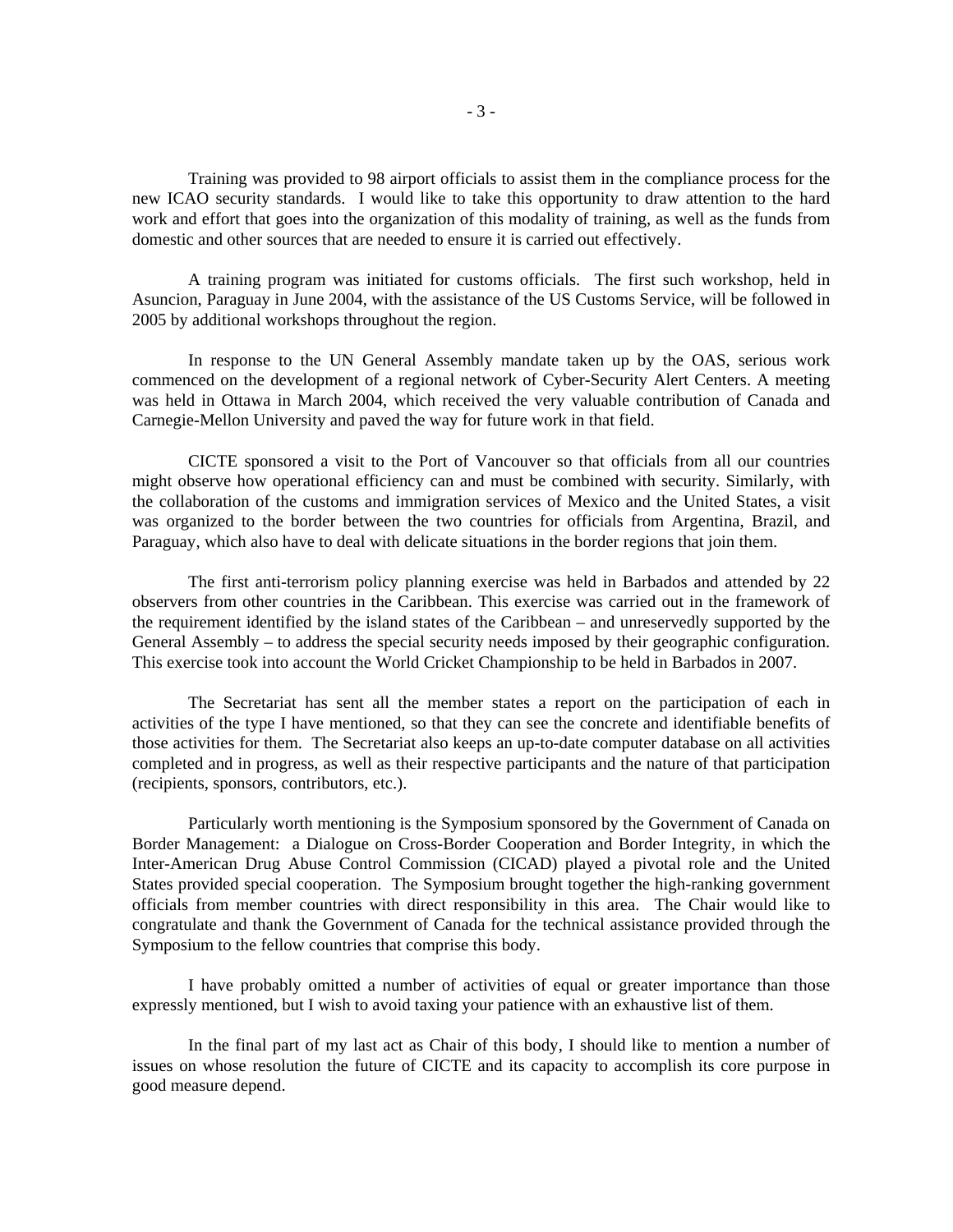Before I come to them, I would like to mention the tireless efforts permanently made by Mr. Steven Monblatt and his small team to strengthen ties to other public and private organizations at the national and international level, in order to carry out projects jointly and thus avoid, or at least reduce, needless and duplicated efforts. Needless efforts are not only a complete waste of resources, but also weaken expected outcomes. Activities carried out jointly benefit from the experience brought by each organization taking part, enrich their content and, in that way, improve outcomes and benefits in each case. Joint activities entail perseverance, exhausting journeys to every corner of the globe, and the patience of Job. It is a task in which the art of persuasion is tested to the fullest extent imaginable.

 CICTE's possible scope of action depends on another dimension that has to do directly with one of the very sensitive issues I said I would mention: that of the funds essential to carry out its work plan with even a modicum of effectiveness and success.

 The Secretariat, the executive team of CICTE, is composed of six people; no more. While it has the premises provided by the OAS, as well as its valuable administrative support, in certain instances that number of functionaries is clearly insufficient. I urge you to consider what this means in terms of workload: planning, coordination, financing, contracting and recruitment of human resources, curriculum preparation, organization of meetings and other activities that comprise its duties. It is essential, therefore, to increase the size of the CICTE permanent technical staff.

 This issue is linked to another situation that needs to be resolved in the not-too-distant future: that of budget. At present, the compensation received by the officials that comprise the technical team is funded by the country that assigns them to each task. It is an uncertain system in the long run. It is essential in my opinion to find a permanent solution to the problem of the budget of CICTE and its Technical Secretariat. What is required is continuity and high professionalism, which is accomplished, as in almost every sphere of human activity, by having people who are talented and well trained, but also experienced. CICTE cannot afford the luxury of relying on staff secondments to perform its operations, since they are assigned essential tasks that relate to the purpose and objectives of the organization. It is essential, therefore, to provide it with an adequate structure and funding, notwithstanding the austerity that should always be a feature of the activities of institutions such as CICTE.

 And now I would like to refer to an issue purely on a personal note. In my activities as a member of one of the working groups for the "Summit on Democracy, Terrorism and Security" convened by the Madrid Club for this coming March, I have encountered an area of concern shared by highly distinguished scholars and political experts from the most varied backgrounds: the shortcomings of classical international law for meeting the requirements of the anti-terrorism struggle, and the pressing and inevitable need to update it and adapt it to the needs of our time. It is crucial to take note of the foregoing and bear in mind the probability that in the near future draft treaties and conventions will emerge that propose codes of conduct to govern the activities of states and ensure basic guarantees for persons investigated for and charged with terrorism; however, they will also offer greater margins of action to combat this scourge. Perhaps sooner than we think we shall see emerge a multilateral anti-terrorism treaty among certain states that echoes some of the ideas put forward here.